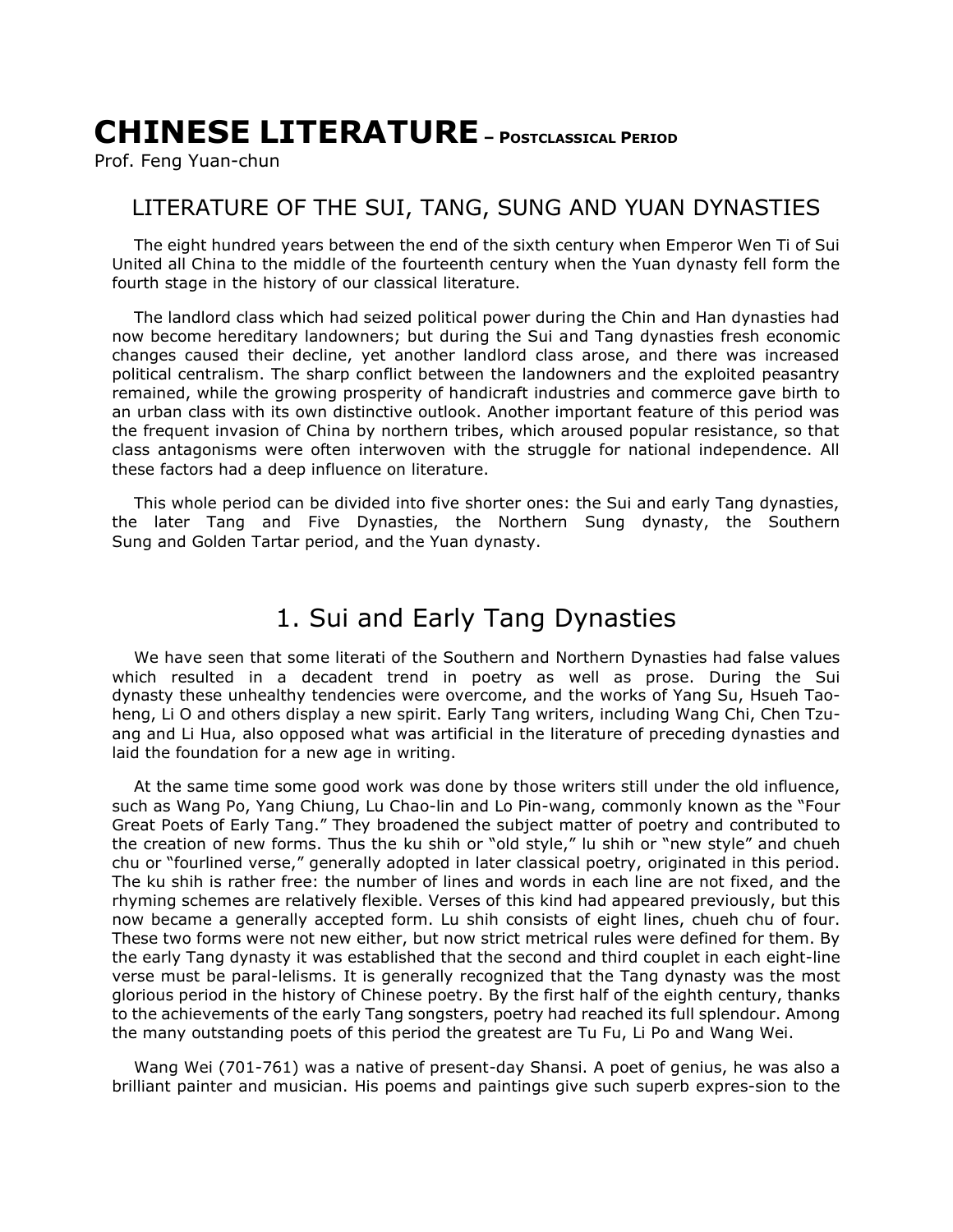beauty of nature that a later poet, Su Tung-po, said of him: "His poetry is painting, his painting poetry." Here are some examples of his word pictures:

*Leaning on my stick by the gate To enjoy the breeze, I hear cicadas at dusk. The sun sets beyond the ford, From the desolate village rises one plume of smoke. . . . The river flows as if it knew men's hearts, The birds, as my companions, fly home at dusk; A crumbling wall before the ancient ford, And autumn hills bathed in the setting sun.*

His poems on the countryside round Wangchuan are famous.

*Alone I sit in the guiet bamboo glade, Strike my lyre and cry aloud; None knows I am here in the forest, But the bright moon shines on me. . . . Not a soul on the lonely hillside, Nothing but voices; Shadows falling in deep forests Are reflected on green moss.*

With his seemingly simple yet highly polished style he paints scenes which all can see but most men miss, and he is supremely skilful in communicating his mood. His poems give us the same satisfaction as a fine painting.

Li Po or Li Tai-po was also born in 701. When he was a child his family moved from the north-west to Szechuan, where he grew up. As a man he travelled widely, going to Changan in his forties to join the Imperial Academy. When An Lu-shan's revolt broke out, he became Prinoe Yung's adviser; but the emperor, fearing this prince might usurp the throne, had him killed and Li Po exiled to the south-west. Later he was pardoned and returned, to die in 762 in present-day Anhwei.

Li Po was perhaps the most versatile of his generation. He wrote in a variety of poetic forms and styles about many different subjects. Sometimes he imparts to his readers a sense of tranquillity and sheer delight in nature:

*Gently I stir a white feather fan, With open shirt sitting in a green wood. I take off my cap and hang it on a jutting stone; A wind from the pine trees trickles on my bare head.*

Or:

*I sat drinking and did not notice the dusk, Till falling petals filled the folds of my dress. Drunken I rose and walked to the moonlit stream: The birds were gone, and men also few.i*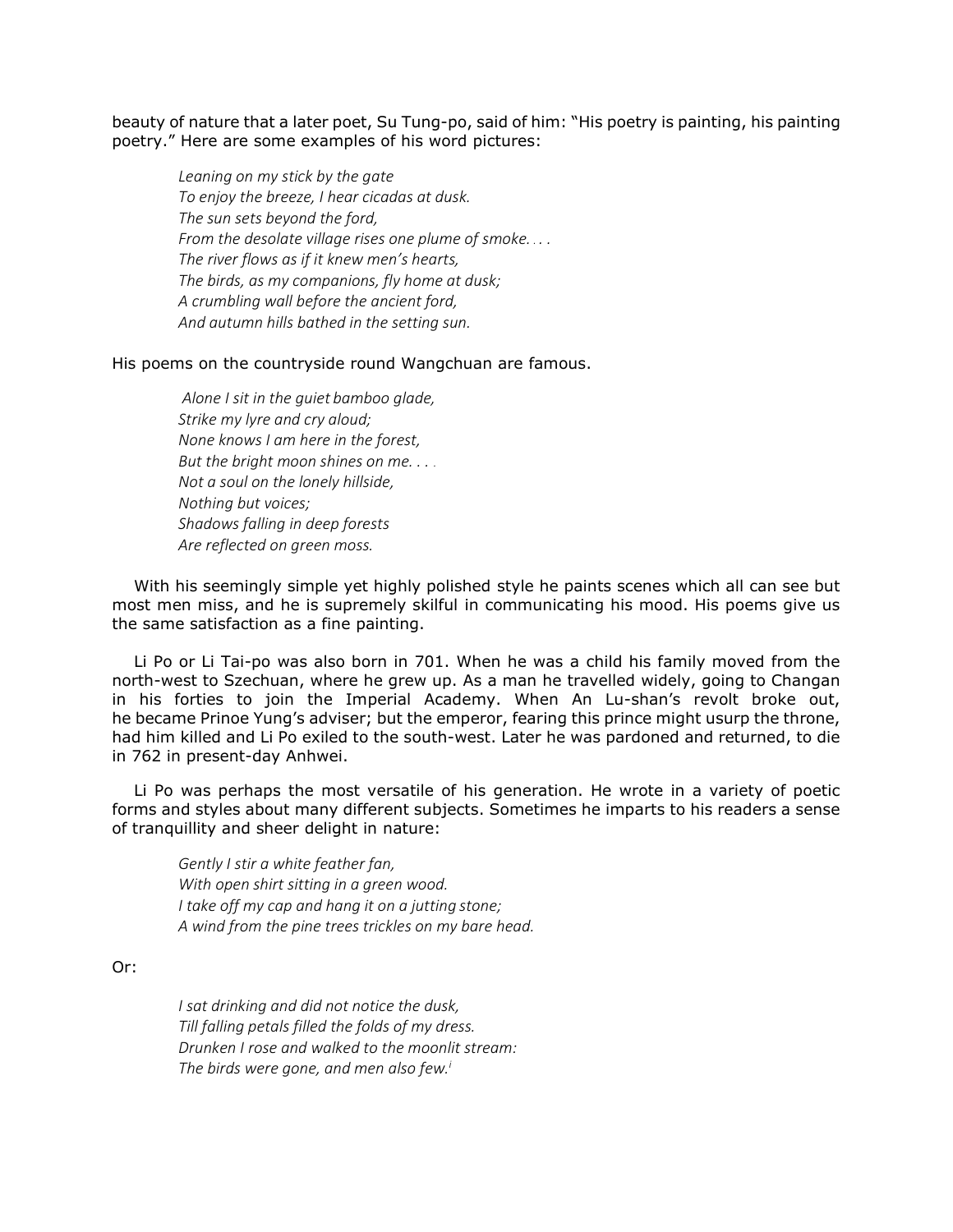He shows a contempt for the nobles and officials who had allowed the country to grow so weak that An Lu-shan's rebellion nearly overthrew the dynasty. "I was drunk for a whole month, ignoring princes and lords," he wrote once. Again, "How can I stoop to serve the rich and great?" But in spite of his wish to hold aloof from court schemers and place-seekers, he was so far from indifferent to the country's danger that he wrote:

*I look down at the plain of Loyang Where the Huns have scattered in flight; Blood stains the grass; jackals and wolves Are wearing official caps.*

That he knew the sufferings of the people is evident from these lines:

*Changan under a new moon, and I in the evening Listen to the sound of many women beating clothes By the water. An autumn wind blows and I know well That many a woman feels its chill, and is anxious for Her husband, fighting in the far north-west* — *Then she thinks, "I wonder when the war Will end, so that he will no longer need To fight*." ii

His poems are often exuberantly romantic, but his love of life, generous spirit and closeness to the people make his romanticism healthy and positive.

Tu Fu was a native of present-day Honan. He was born in 712 and able to write poems at the age of seven, but failed in all the govemment examinations. Not till he was over forty did he obtain a low official post. By this time An Lu-shan's revolt had broken out, and the war and general confusion brought increased hardships to the people. Losing all faith in the government, Tu Fu left his post and went to live in Szechuan. He worked for a few years in Chengtu while his friend Yen Wu was governor there. Early in the winter of 770 he died on a boat near Yuehyang.

Most of his poems date from after An Lu-shan's revolt, when the full weakness of the Tang empire was apparent. Tu Fu, with his deep understanding of life and society, wrote poetry more profound than any by his contemporaries. Even before the rebellion he had composed those memorable lines:

*Sour wine and rotting meat Behind the red gates of the rich, And the road strewn with frozen corpses. Great wealth and hunger a few feet apart!*

After the rebellion he wrote such immortal poems as "The Hsinan Official" and "The Officer at Tungkuan," as well as others dealing with families which had been broken up in those troubled times. A moving example is "The Shihhao Official."

*One sunset I came to the village of Shihhao, And shortly after there followed An official, seizing conscripts. In the courtyard of the peasant's house where I stayed,*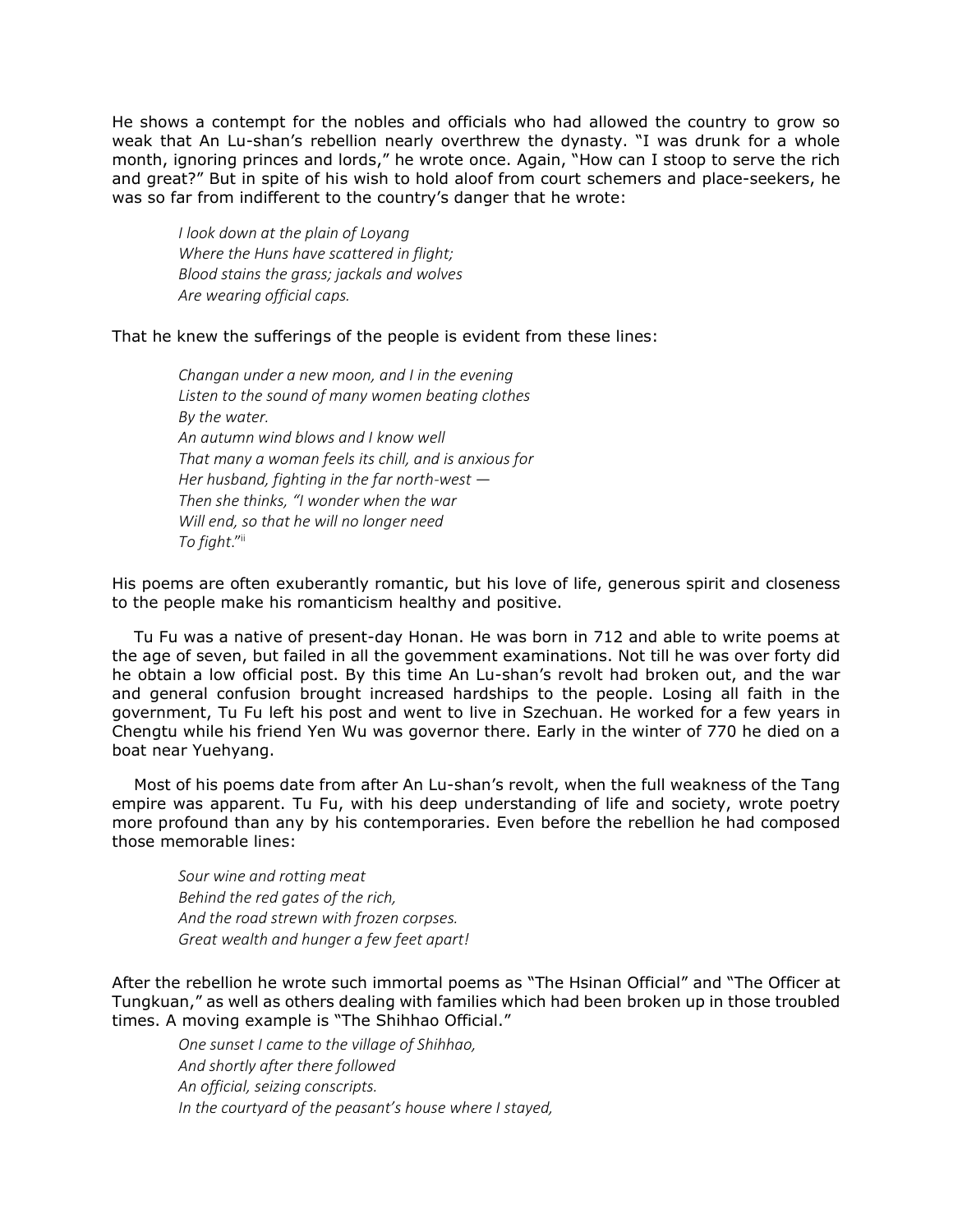*An old man climbed quickly over the wall, and vanished. To the door came his old wife to greet the official. How fiercely he swore at her, And how bitterly she cried! "I have had three sons taken To be soldiers at Yehcheng. Then came a letter, saying, Two had been killed, and that the third Never knew which day he might die. Now in this hut is left None but a baby grandson Whose mother still suckles him. . . . She cannot go out, as she has no clothes To cover her nakedness. All I can do is to go back unth you T o the battle at Hoyang. There I can cook for you, Even though I am weak and old. . . ."*

*Night wore on. The sound of voices died away Until there was left, coming from the hut, Only the sobbing of the daughter-in-law. At dawn I rose and left, With only the old man To bid me good-bye. iii*

Tu Fu not only denounced existing evils, but voiced the wish for a better life for all. The following song expresses his profound humanity:

*Would I had thousands on thousands Of spacious mansions, To shelter and gladden all the poor in the world And protect them from wind and rain. Ah, if such a building were to appear before me, Though my own hut fail and I freeze I should die content!*

His range as a poet is immense. Many of his poems express faith in mankind's future and ardent patriotism. Others are about his family or friends, some work of art that delights him, or natural beauty. His imagery is strikingly concise:

*Now for these three months The beacon fires have flared Unceasingly While a letter from home Is as precious as gold. And, when I scratch my head, I find my grey hair growm so sparse*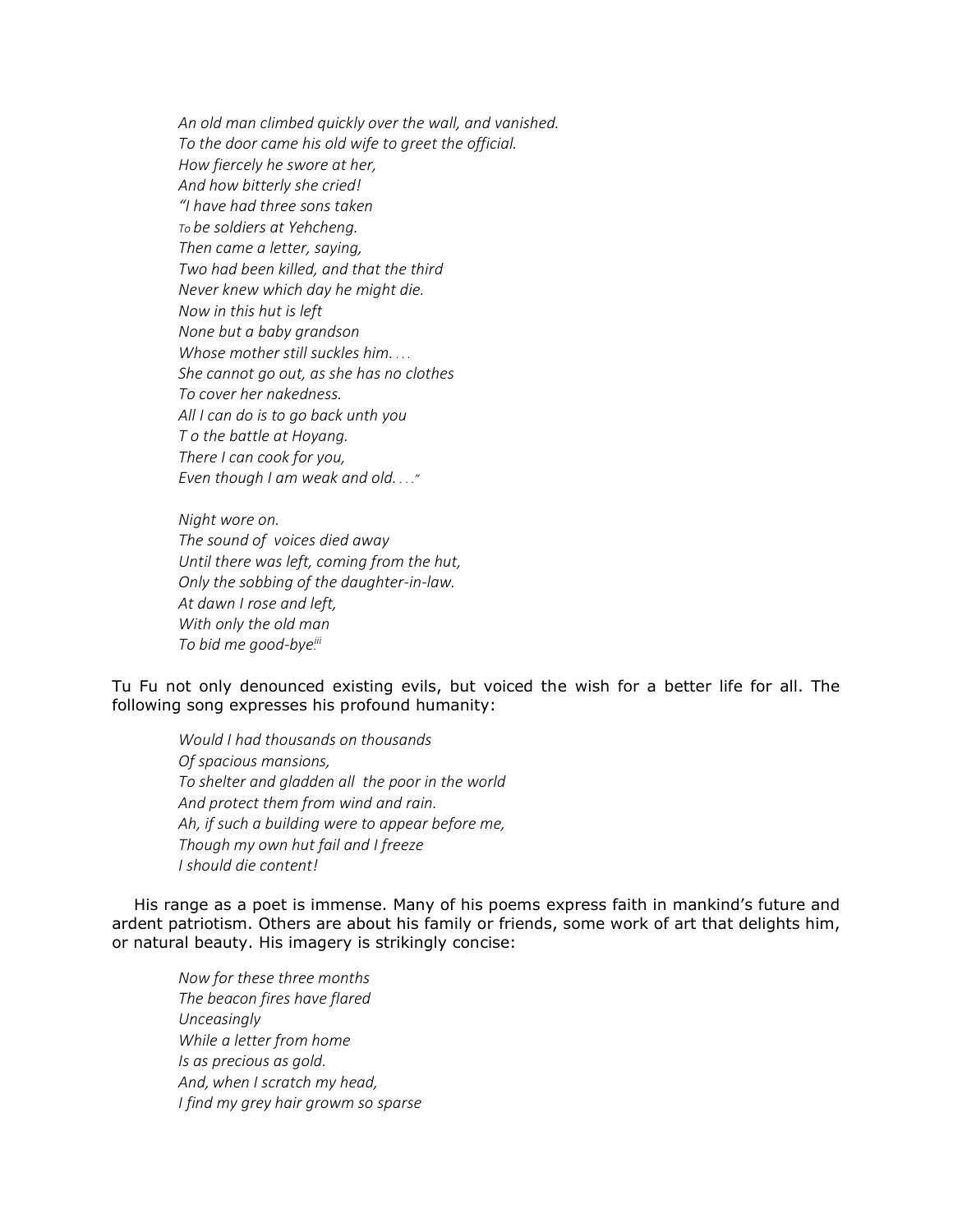*The pin will hold it no more.iv*

In his later days Tu Fu often recalled past incidents and great figures from history to contrast China's former splendour with the decadence of his time, in order to spur his contemporaries on to greater efforts.

*The Changan of ours today Becomes like a great Chessboard, for men To play with empire; too late Do we regret the havoc The ill-spent years have Wrought; now palaces And mansions have new lords, Even the styles of clothing Change; war drums call To the northern borders, Armies are dispatched To the western regions, Enemies are everywhere; the Autumn of decadence has Truly set in, and I feel the chill Harking back to other times When things were different.<sup>v</sup>*

Tu Fu enlarged the scope of classical poetry, giving it new content and forms. He is generally regarded as the greatest poet of China, with whom none but Chu Yuan can compare.

## 2. Later Tang and Five Dynasties

From the middle of the eighth century onwards further changes took place in Chinese literature. In prose there was the classical revival, while in poetry there appeared a body of satirical writing of which Po Chu-yi was the chief exponent. During this period the development of *tzu,* songs with lines of irregular length, and of the short stories known as *chuan chi* also contributed to the splendour of later Tang literature.

As already indicated, some of the essayists of the Sui and early Tang dynasties modelled their style on the artificial, precious writing of the preceding period, which was condemned by Li O, Li Hua and others. By the time of Han Yu and Liu Tsung-yuan the tide had turned, and a movement was launched for a ''classical revival" in literature.

Han Yu (768-824) was a native of Nanyang in presentday Honan. Liu Tsung-yuan (773- 819) was a native of Hotung in present-day Shansi. They held virtually identical views on the reform of prose, and their main aims were: to win greater respect for the Confucian classics, to develop Confucianism, to stress the cultivation of moral qualities, and to learn from the writers of the Warring States Period, Chin and Western Han dynasties. These principles exercised a great influence on Tang essayists and later writers.

Han Yu and Liu Tsung-yuan put their theories into practice in their own work. Han Yu regarded himself as the exponent of orthodox Confucianism, although he was careful to avoid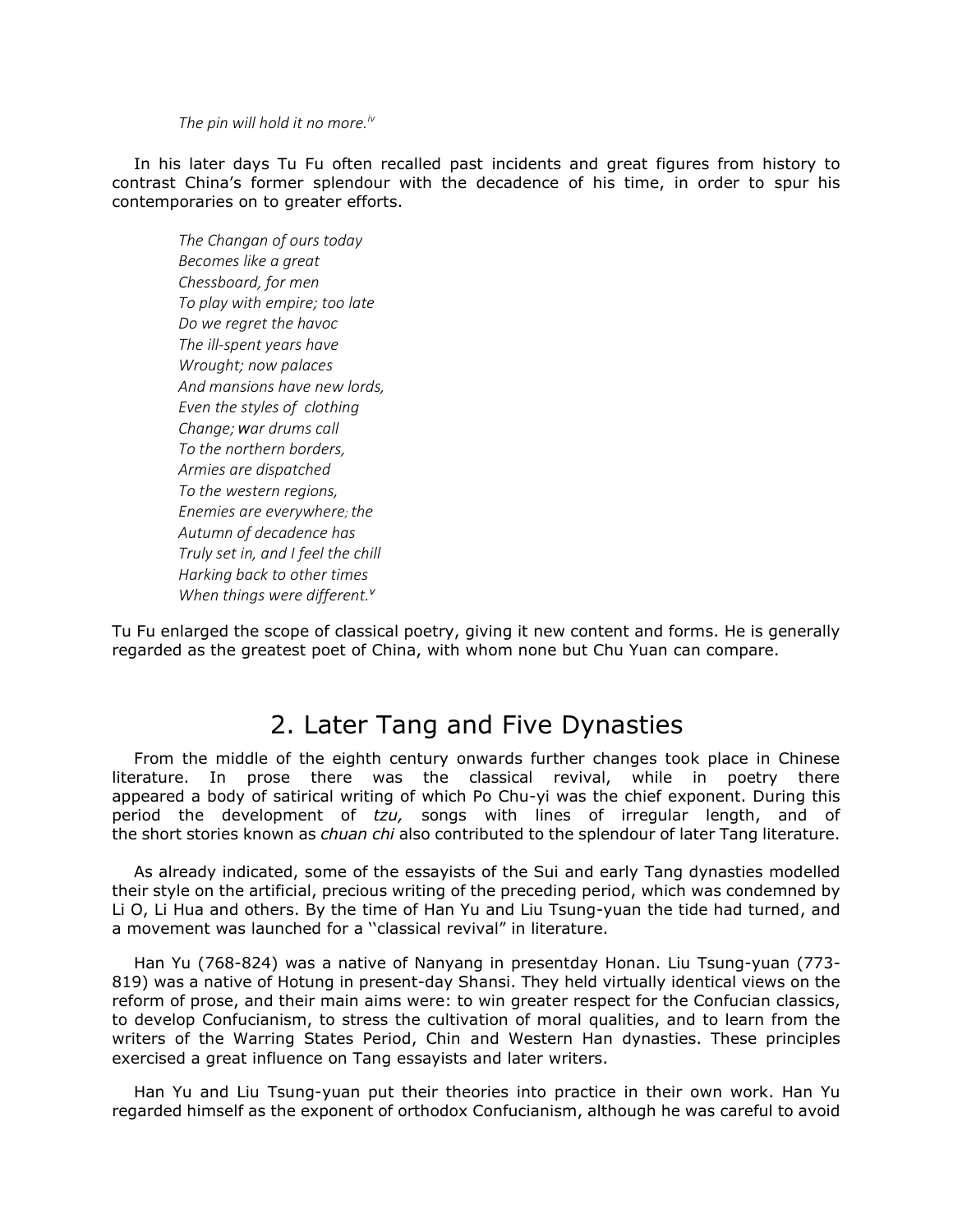all archaic figures of speech and expressions dating from the time of Confucius and Mencius. His style is fresh and virile. He once wrote:

At the start I dared read nothing but works of the Hsia, Shang and Chou dynasties or the Western and Eastern Han dynasties, and dared retain nothing but the precepts of the sages. At rest I seem forgetful and in my actions abstracted, as though lost in thought or bewildered. When I want to express any views, I make a point of dispensing with all outmoded expressions, which is no easy matter.

(From "A Reply to Li Yu.")

Liu Tsung-yuan had the courage to oppose irrational aspects of feudalism, as we can see by his challenge of the succession from father to son which for centuries had determined the system of political control in China.

The feudal lords today rule by right of primogeniture. But under this system is it true that all those belonging to the hereditary ruling class govern well, while none of those from lower classes do so? If this is not true, who knows what will become of the people! (From "On Feudalism.")

Though Liu Tsung-yuan had perhaps a less bold style than Han Yu, he had greater firmness and integrity. Sometimes he used parables to criticize abuses, in such stories as *The Donkey of Kweichow* or *The Rats of Yungchow.*

In addition to these two great writers, Li Yi, Huang-fu Chih, Shen Ya-chih and other essayists helped to promote the classical revival, until gradually a new style of prose was created.

In the realm of poetry, the influence of Tu Fu made poets adopt a more serious attitude to their work and hold less aloof from politics. The representative poet of this period was Po Chu-yi.

Po Chu-yi (772-846) was a native of Hsiakuei in present-day Shensi, who started writing poems as a boy and became an official in his twenties. He was banished from the capital several times on account of slander, and served in Kiukiang, Hangchow, Soochow and elsewhere, holding fairly important posts towards the end of his life.

A true disciple of Tu Fu, Po Chu-yi was convinced that literature should combat social evils; and he himself acted on this assumption, for many of his poems are satires. His most famous works are his ten *Shensi Songs* and fifty *New Yueh Fu.* One of these, "The Old Man with the Broken Arm," denounces the horrors of war:

*To the north of my village, to the south of my village the sound of weeping and wailing, Children parting from fathers and mothers, husbands parting from wives. Everyone says that in expeditions against the Man tribes Of a million men who are sent out, not one returns. vi*

Profound meaning and verbal simplicity characterize these sixty poems, and indeed all Po Chu-yi's work. Other poems, simple and spontaneous, reveal his concern for the common people, as in these lines from "The New Silk Jacket":

*So many go cold and I am unable to help them — Why should I alone be warm?*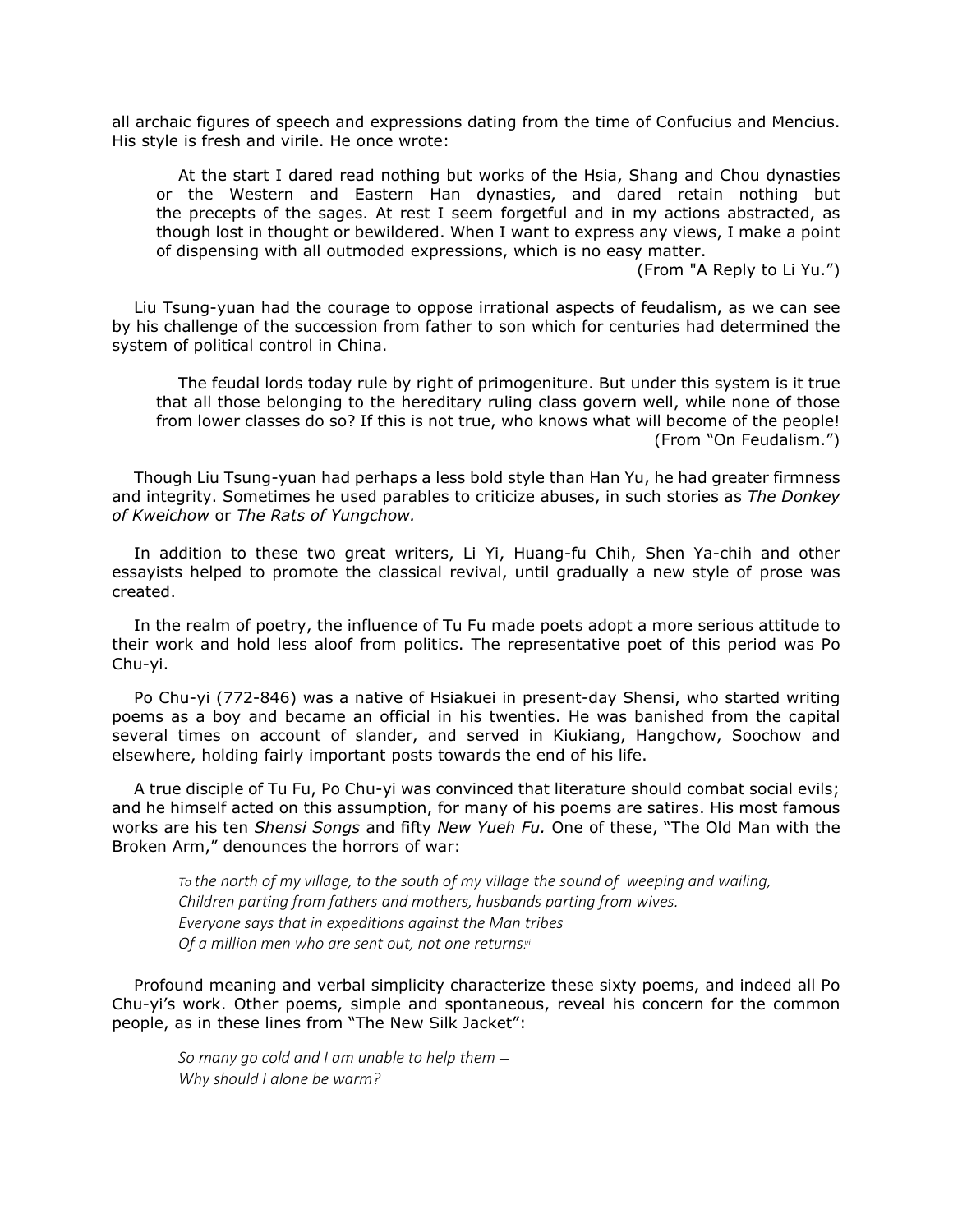*My heart knows the peasants' hardships On farms and in mulberry groves; My ears ring with the cries Of the starving and cold.*

Po Chu-yi wrote many other fine poems which were not didactic. One of these is his long narrative poem, *Everlasting Remorse.* The love of Emperor Ming Huang for Lady Yang was a theme which appealed to feudal writers, and Po Chu-yi's treatment of it in this celebrated poem is superb. He gives a powerful description of the emperor's grief after his favourite's death:

*On his return the garden was unaltered With its lotus and its willows; The lotus recalled her face, The willows her eyebrows, And at sight of these He could not hold back his tears.*

At the same time the poet criticized the emperor's former life of sensual pleasure and luxury:

*At leisure she danced and sang To the music of lyres and flutes, And not for one day would the emperor Forgo the pleasure of her company Till battle drums from Yuyang Caused the earth to quake And put an end To the Dance of Feathered Garments.*

The revolt of An Lu-shan in 755 was one of the gravest events in the three hundred years of Tang history and brought untold suffering to the people. In fact, owing to irresponsible govemment, the dynasty was nearly overthrown.

Although Po Chu-yi's sympathies and vision were limited, on the whole he succeeded to a notable degree in expressing his countrymen's inmost thoughts and deepest convic-tions. He was in the best sense a popular poet.

This was also an age of many lesser poets. Yuan Chen, Li Shang-yin, Tu Mu and others, all made their distinctive contribution to Chinese poetry.

In the second half of the Tang dynasty there appeared a new poetic form, the *tzu. Tzu* are lyrics with lines of irregular length set to music. The number of sentences and the number of words in each sentence are governed by definite rules. This form of verse, which had a folk origin, was adopted by poets such as Wen Ting-yun of the later Tang dynasty, and Wei Chuang, Feng Yen-chi and Li Yu of the Five Dynasties. Of these, Li Yu was the most remarkable. The last prince of the Southern Tang kingdom and a native of Hsuchow in Kiangsu, he lived from 937 to 978. His *tzu* deal with days gone by, his old kingdom, his grief and the transience of human life. Though he was far from sharing the feelings of common folk, his keen mind, brilliant imagination, and the beauty and freshness of his language have won him many admirers.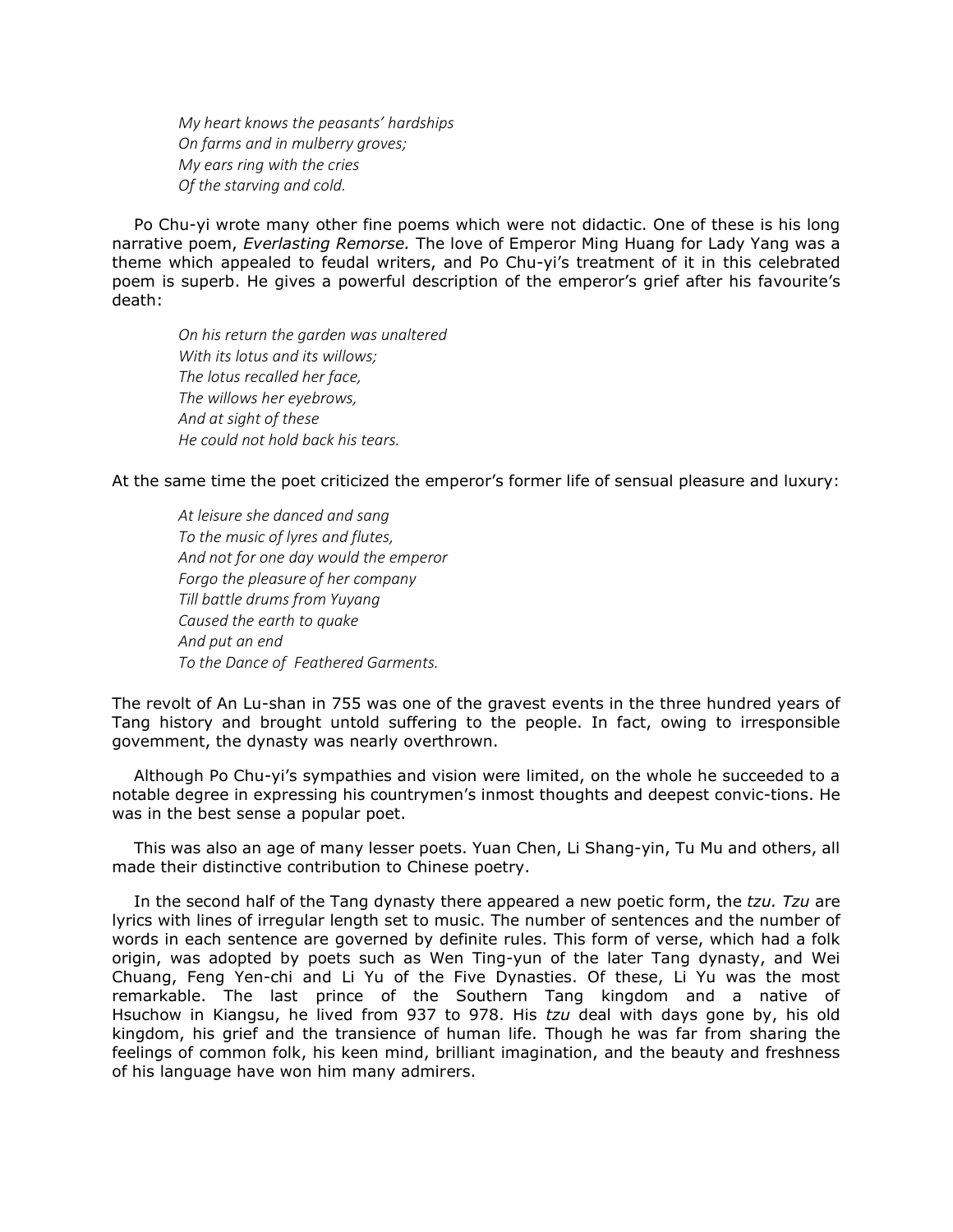Fiction made rapid strides during the Sui and Tang dynasties, as we can see from a brief survey of the *chuan chi* or short stories of the Tang dynasty.

The development of the *chuan chi* can be divided into three periods. The first is from the seventh century and early years of the eighth, when such tales began to be written. Towards the end of the dynasty this genre became popular, and the middle of the eighth century to the early part of the ninth is the second period, when many *chuan chi* of a high quality were produced. To this time belong the famous *Tale of a Pillovo, Everlasting Remorse, The Story of Ying-ying, The Governor of the Southern Tributary State* and *Prince Huo's Daughter,* as well as collections of tales by one writer. The third period started after the beginning of the ninth century and produced fewer outstanding stories but many collected works. Moreover, as so many such tales were appearing, anthologies were now compiled.

Taken as a whole, these Tang stories, especially those of the second period, give us a vivid and accurate picture of society. *Everlasting Remorse* and *Tale of a Pillow* show the decadent ways and vicious struggle for power of the ruling class. *The Old Man of the East City* and *Red Thread* refiect the horrors of war and the clashes between the different satrapies of that time. *Prince Huo's Daughter, The Story of Ying-ying* and *Fei Yen* describe the unhappy lot of women and their tragic love stories. The characterization and language are magnificent. Most of the writers have a warm, natural style, and by means of significant details bring out the salient features of their characters. We see this in *Prince Huo's Daughter,* the tragedy of a girl whose lover deserts her, when the young man is dragged to her as she lies on her death-bed.

Jade had been ili so long that she could not even turn in bed without help. But on hearing of his coming, she rose swiftly up, threw on her clothes, and swept out like one possessed.

Similarly in the *Tale of a Pillow,* where Lu dreams that he has been made a high official and then thrown into prison on account of slander, the writer uses intimate touches to convey his hero's bittemess:

In my old home east of the mountain I had enough good land to keep me from cold and hunger. What possessed me to become an official? See where it has brought me! If only I could put on my fur jacket again, and can ter on my black colt down the road to Han tan!

By this method these characters are presented to the life — Jade torn between love and hate, and Lu uncertain of his best course of action.

Scholars after the Tang dynasty continued to write chuan chi, vii but most of these later productions are undistinguished.

The drama showed less advance during this period than fiction, though certain improvements were made on the entertainments popular in the Southern and Northern Dynasties which included acrobatic displays, singing and dancing, puppet shows and burlesques.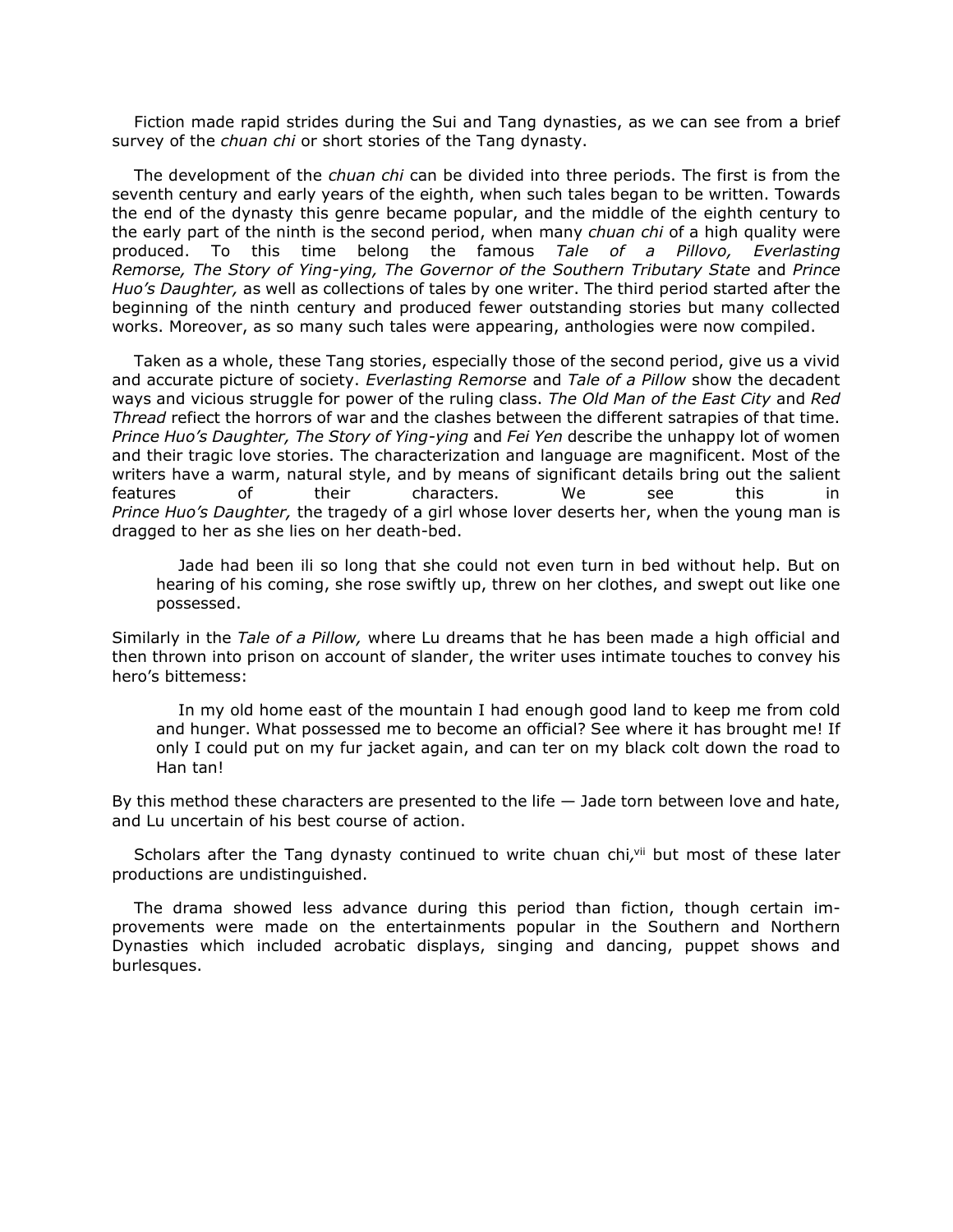### 3. Northern Sung Dynasty

The writers of the Northern Sung dynasty carried Chinese literature another step forward. At the beginning of the Sung dynasty, the writers known as the Hsikun school sought after formal perfection and took a wrong turning again in their poetry. For a time the *tzu* remained fettered by the old conventions of the Five Dynasties, but during the eleventh century writers recovered a more genuine set of values and wrote another glorious chapter in the history of Chinese literature.

The three most prominent men of letters of the eleventh century were Ouyang Hsiu, Wang An-shih and Su Shih or Su Tung-po, the last ranking highest.

Ouyang Hsiu (1007-1072) was a native of Luling in present-day Kiangsi. Statesman, historian, poet and essayist, he advanced the classical revival initiated during the Tang dynasty. His works are lucid and fluent, his style easy and unaffected. One of his essays contains reminiscences of his father told by his mother:

When your father was an official he sat up by candlelight once over a verdict and kept stopping work to sigh. I asked what the matter was, and he said: "This man is for the condemned cell. I cannot save him." I asked: "Is it right to try?" He answered: "If I try and fail, neither the condemned man nor I need have any regret. And what if there is a chance of succeeding?"

Here in plain, unvarnished language is a graphic picture of a kind-hearted official of those long-past days. Ouyang Hsiu also wrote numerous poems in the language of everyday speech and was anxious to act as a spokesman for humble folk, as we see in his "Poem to Tu Mo":

*East of the capital bandits gather; North of the river new troops are trained; Each day more hunger and* w*retchedness Stalk the roads. I beg you to raise your voice On behalf of the people!*

"A Heavy Snowfall" and "Welcome Rain" are among Ouyang Hsiu's best works. In prose as well as poetry he served as a model for later generations.

Wang An-shih (1021-1086), famous for his political reforms, was a native of Linchuan in present-day Kiangsi. A minister of state, his literary achievements are inseparable from his radical political proposals. His prose works criticizing social abuses and sug-gesting reforms go to the heart of the matter and are supremely logical. His language is succinct, his sentences well constructed, his style incisive and lucid. As an example we may quote a passage from his *Reply to Ssuma Kuang:*

You accuse me, sir, of infringing upon the authority of other officials, creating trouble, seeking personal profit and refusing advice, thereby causing discontent throughout the empire. To my mind, however, when I receive orders from our sovereign, draw up government statutes and issue them to the authorities, I am not infringing upon the authority of other officials. When I follow the policy of former kings to benefit the people and root out evil, this is not creating trouble. When I regulate the economy of the empire, this is not seeking personal profit. When I combat wrong ideas and refute the sophists, this is not refusing advice. As for the fact that there is much discontent, I knew in advance that this would be the case.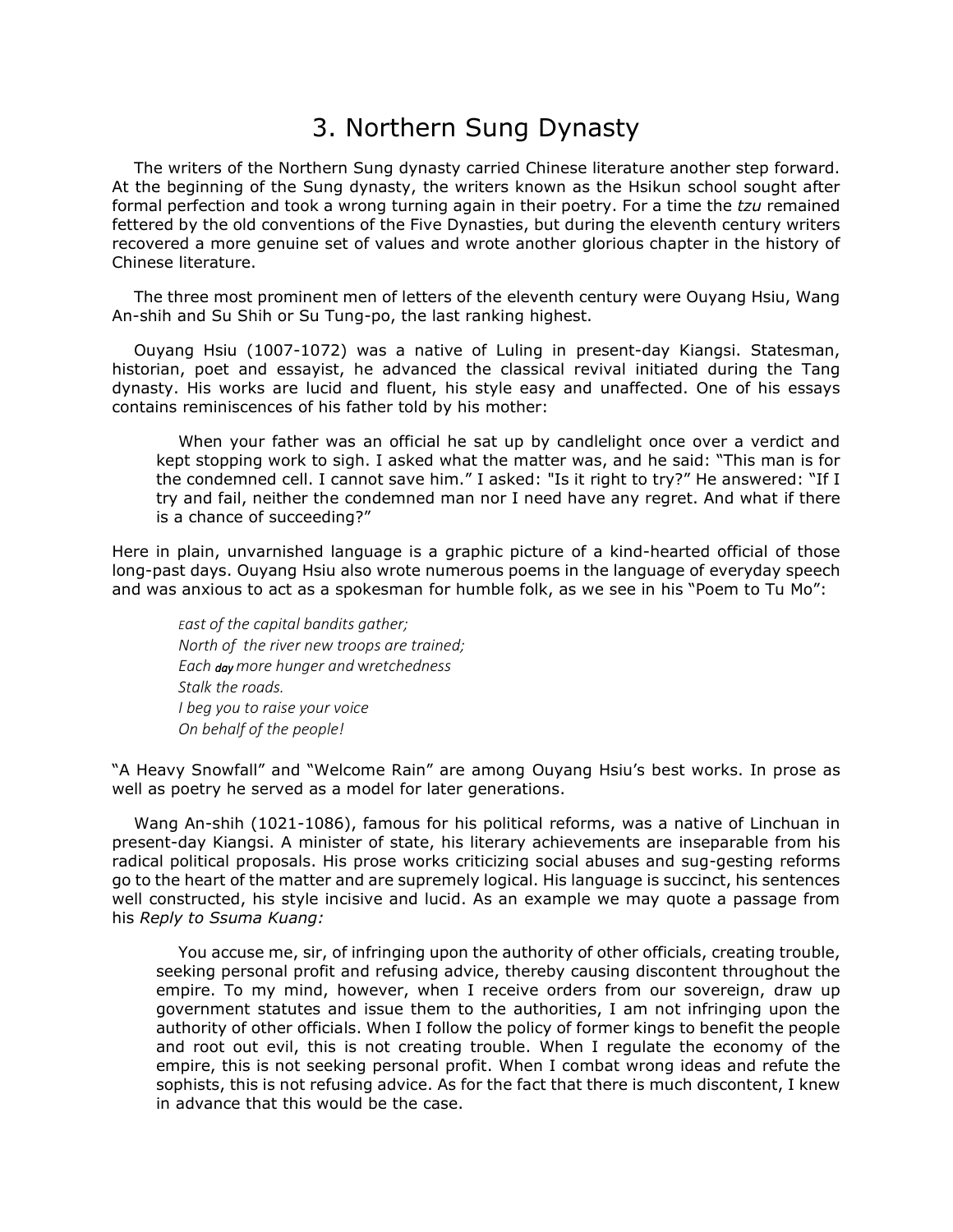Some of his poetry also is impressive evidence of his concern for the people. Thus "On Contemporary Affairs" is a tragic confirmation of the saying: "Tyranny is worse than a tiger."

*Heart-stricken in the country, I grieve for the common people: Good years cannot fill their bellies; In flood or drought they must starve; And if brigands come How many will lose their lives! But most I am aghast at the officials Who ruin nine homes out of ten. The grain rots in the fields, But the people have no money to go to court; If they succeed in approaching an official, They are beaten for their pains.*

Wang An-shih is also justly celebrated for such nature poems as "Plum Blossom" and "Written on Mr. Hu-ying's Wall," for he was an original thinker with a distinctive style.

Su Shih (1036-1101) was a native of Meishan in present-day Szechuan. He held high office for many years and proved a good, public-spirited official. He was disgraced and demoted several times, being sent on one occasion as far as Hainan Island. His genius was manysided, for not only was he an immortal poet and prose-writer, but a fine calligrapher and artist.

Su Shih was a careful observer and shrewd judge, who expressed the results of his observation and analysis in clear, flowing language, illumined by brilliant flashes of imagination. Since the end of the Tang dynasty the themes of *tzu* had virtually been confined to love or individual joys or sorrows, but at the beginning of the Sung dynasty a gradual change came about, most evident in the poems of Liu Yung, whose *tzu* are comparatively long and cover a greater range of subjects: the luxury of the capital, the views of townsfolk, the misery and longings of unhappy women, and the experiences of a vagabond life. Su Shih's poetry marks a further change in style, as can be seen from "Thoughts of the Past at Red Cliff":

*The mighty river flows east, Sweeping away countless heroes down the ages; An old fortress on the west May be Red Cliff where valiant Chou Yu*viii *fought. Jagged rocks scatter foam, Fierce billows crash on the shore, Hurling up drifts of snow: A scene lovely as a painting, But how many heroes fell here! I think of Chou Yu that year Newly wed to Lord Chao's daughter, Handsome and bold With plumed fan and scholar's cap, Laughing and joking as his mighty foe Was turned to dust and ashes.*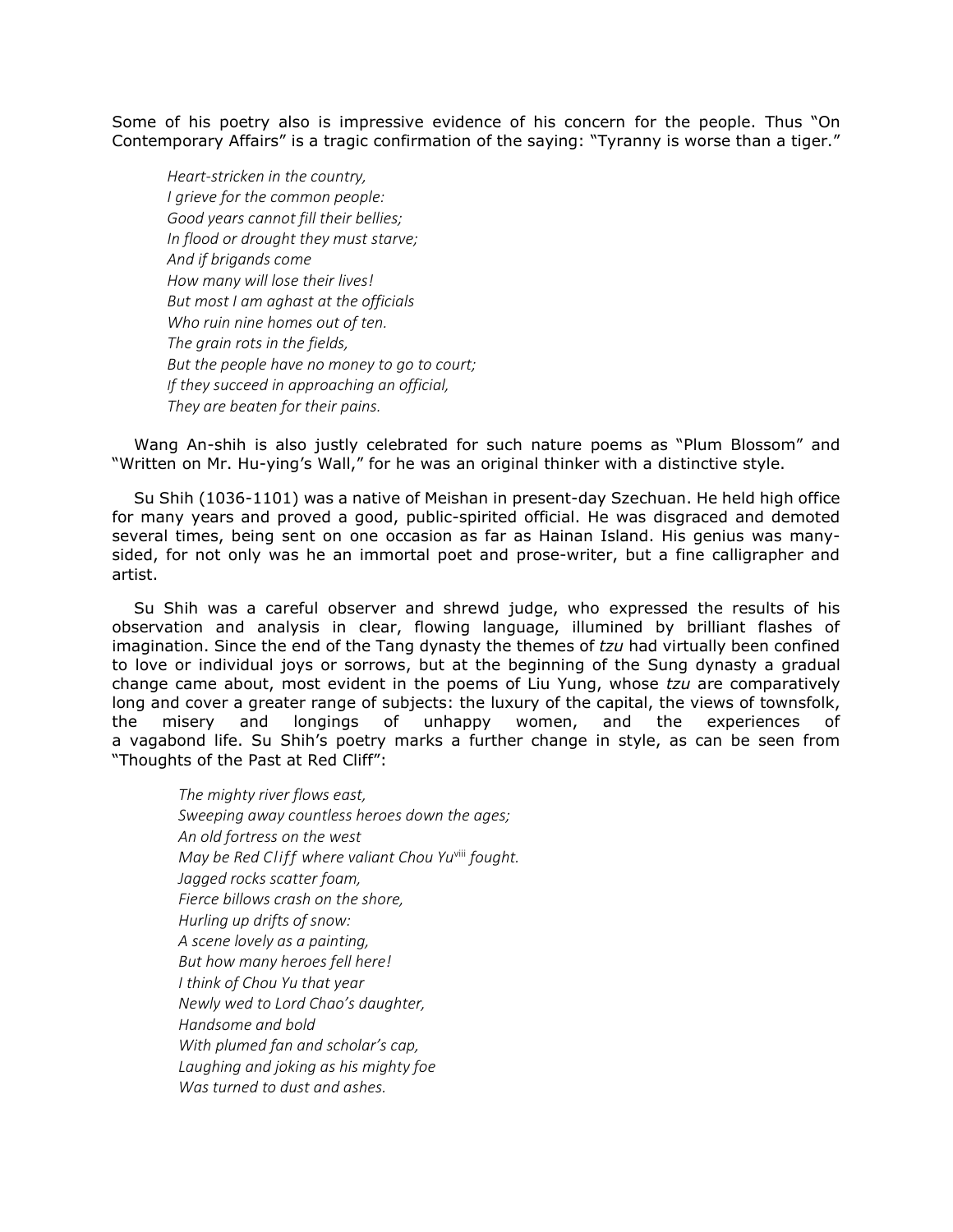*Do you smile at me for a sentimental fool, Roaming in spirit through that ancient kingdom Though my hair is white before its time? Life is but a dream — Let me drink a cup to the moon above the river!*

This poem pays tribute to an ancient hero and laments the poet's own fate, linking past and present and giving moving expression to the author's sense of affinity with Nature. Su Shih's genius and vast erudition made him deal with a wider range of topics than any other poet, both in his *tzu* and other forms of poetry. He took the hardships of the people to heart, writing for instance in the "Lament of a Peasant Woman":

*One month she sleeps on a straw mat in the fields; In fine weather she reaps the paddy and carts it home; Bathed in sweat, her shoulders aching, She carries it to market — To get only the price of bran! She sells her buffalo to pay her taxes, Pulls dowm her house for fuel, But what can she do next year To keep from starving?*

The poet voices his sympathy for the poor in many of the verses written to friends; elsewhere he expresses his longing to become one with Nature. He has left many short nature poems, much admired for their apt imagery, economy of language and haunting, evocativequality. "The West Lake After Rain," only twentyeight characters in the original, may be taken as an example of these short lyrics, although it loses its magic in translation:

*The brimming lake is a brave sight in the sunlight; The misty hills have a special charm in the rain: I would compare the West Lake to Hsi Shih*ix*— Unpainted or made up she was equally lovely.*

Su Shih believed that writing should resemble "floating clouds and flowing water." Indeed his prose is swift-moving and spontaneous, showing infinite variety. Sometimes he uses ingenious parables to attack incorrect trends of the time, as in *The Sun:*

One blind from birth has no conception of the sun. If one day he questions someone about the sun, he is told, "The sun is like a brass basin." Then he knocks against a basin and hears it clang, and later takes a bell for the sun. Another man tells him, "The sunlight is like a candle." Then he feels a candle to discover its shape, and later takes a flute for the sun. The sim is in fact very different from bells and flutes, but a blind man does not know this because he has never seen it  $-$  he goes by hearsay.

Now the Way is more difficult to discern than the sun, and those who do not study are like blind men. So when one who knows the Way speaks of it, even though he is skilled in making apt comparisons he can think of nothing better than a basin or candle; but a basin may make his hearers think of a bell, a candle of a flute, until they get further and further from the truth. Thus when men talk of the Way, they attempt to describe it in terms of what they have seen or to imagine it without having seen it, and in both cases they deviate from the Way.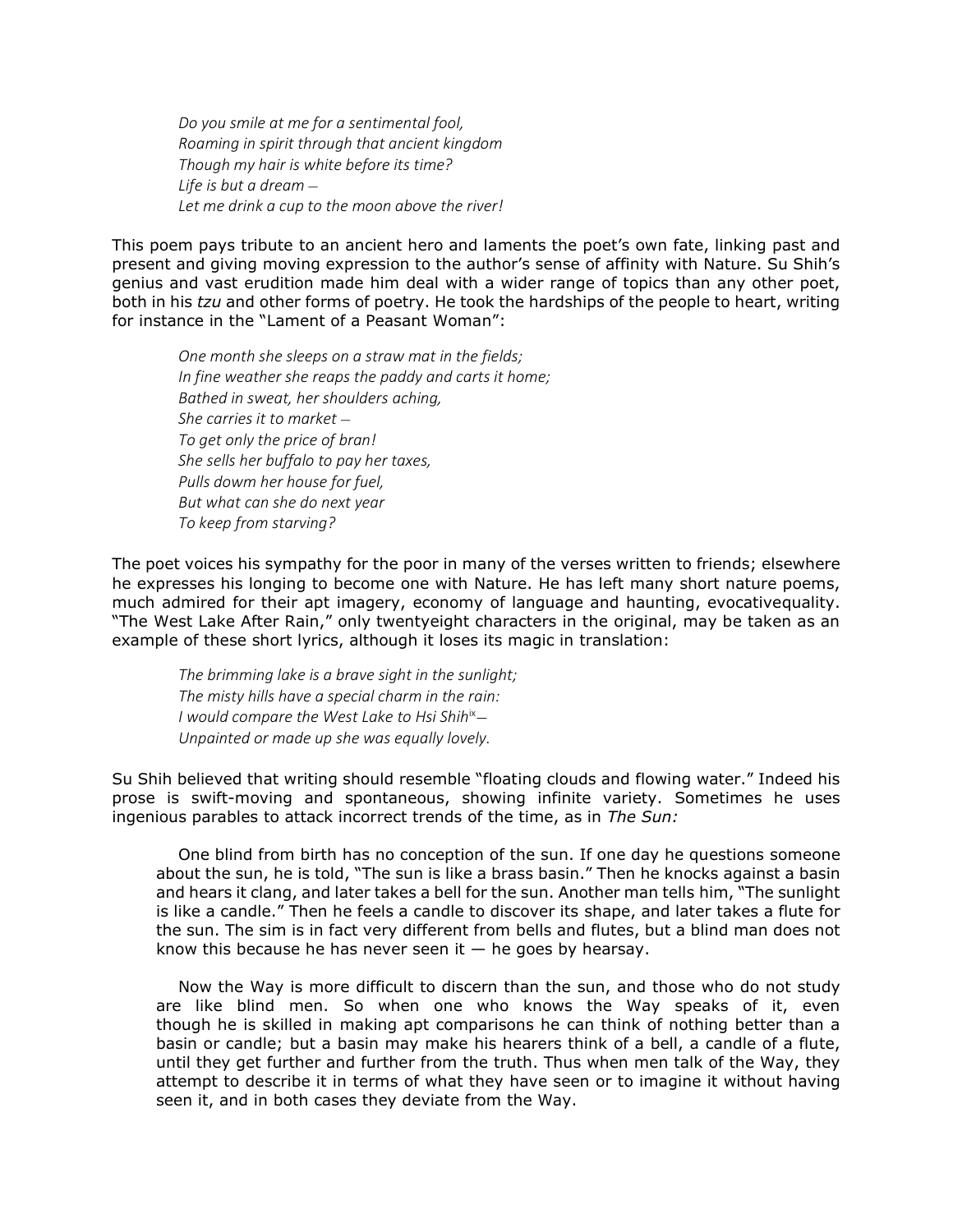Su Shih also wrote brilliant essays on historical happenings and current events, as well as on his own feelings and on Nature. He was probably the greatest writer of the Sung dynasty, whose works had a lasting influence on later generations.

Li Ching-chao, a poetess who lived towards the end of the Northern Sung dynasty, has a special place in Chinese literature.

Li Ching-chao (1081-1145) was a native of Tsinan in present-day Shantung. An extremely well-read woman who wrote on many subjects, she is best known for her superb *tzu.* She enjoyed several years of happiness after her marriage, and produced fresh, beautiful work. But after fighting broke out towards the end of the dynasty and her husband died, she wrote poignant lines like these to express her loneliness:

*Faded and withered, With thinning hair, greying temples, I have lost the courage to take an evening stroll; I had best sit by the window And listen to the laughter and talk Of others.*

Her sympathies were wide and she was capable of deep feeling, as is evident from her poems describing conditions in the north after the fall of the dynasty. She is one of China's greatest women writers.

Minor poets of this period were Liu Yung, Tseng Kung, Huang Ting-chien and Chou Pangyen.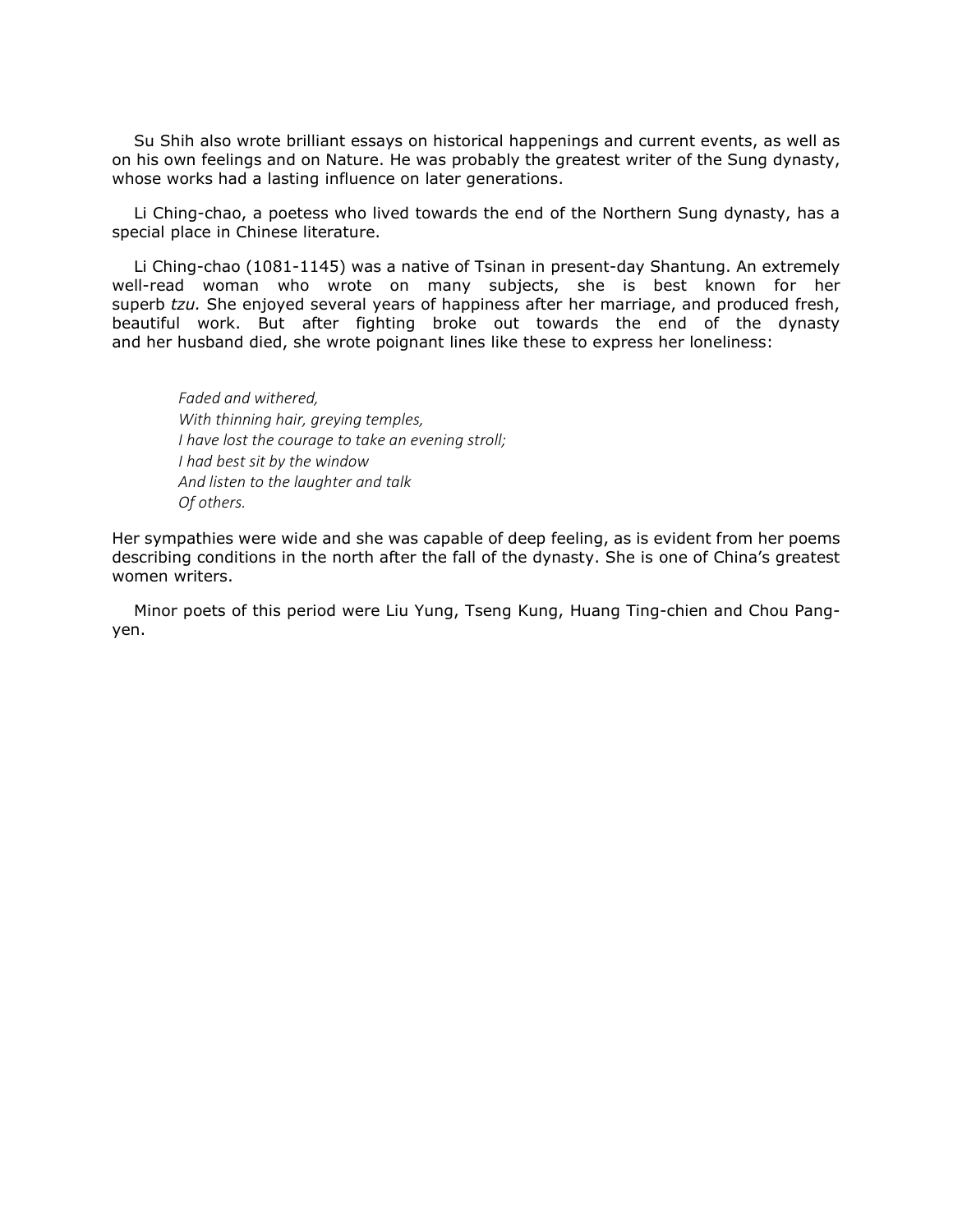#### 4. Southern Sung and Golden Tartar Period

The fall of the Northern Sung dynasty shook all writers of the time out of their complacency and resulted in an increased variety of subject matter in Southern Sung literature. Few masterpieces were produced in this period, but important advances were made in fiction and drama, and the foundations were laid to a great extent for the best Yuan, Ming and even Ching writing. From this time onwards fiction and drama occupied increasingly important positions in Chinese literature while poetry and essays took second place.

The patriotic standard-bearers of Southern Sung literature were the great writers Lu Yu and Hsin Chi-chi.

Lu Yu (1125-1210) was a native of Shanying in present-day Chekiang. From his boyhood north China's defeat rankled in his heart, and all his life he longed for the recovery of the lost territory. After he became an official he spent ten years in Szechuan, where all the commanders were staunch patriots, and these men encouraged him and influenced his work.

His poems are filled with fervent patriotism. Sometimes he brooded bitterly over China's losses and lashed out at the government for surrendering. He greeted the rare victories with passionate enthusiasm, and even dreamed of the recovery of the north. Thus he wrote:

Towards midnight on the eleventh of the fifth month I dreamed that I accompanied His Majesty on an expedition to reconquer all the territory of the Han and Tang empires. I saw a rich, populous city, and was told this was Hsiliang. In raptures, I wrote a poem in the saddle, but woke before it was finished. Now I am completing it.

*A million warriors follow the Son of Heaven; Before his command goes out our land is retaken. New cities rise at distant frontier statiorıs, And travelling in state The emperor proclaims a general amnesty.*

Many of his poems reflect his indomitable spirit, but unfortunately he died without seeing China restored to her former splendour. Thus he left his son the heartfelt injunction:

*Though I know when a man is dead that is the end, My one grief is not to have seen this land united. As soon as our kingly army recovers the north, Be sure to tell your old man when you sacrifice!*<sup>x</sup>

#### Lu Yu's tzu express the same passion. Thus he wrote:

*Now, my hair fiecked with white, I am shocked to find my ambitions come to nothing And my life that of a wanderer. A jaded thoroughbred, Little by little I have lost my mettle; Far, far away, behind folds of mist and water, I dream of the mountains and streams of my native land.*

As an ardent patriot, Lu Yu loved the labourers whose toil supported the country. In his works he prays for good harvests, sighs over the devastation of so many cities, inveighs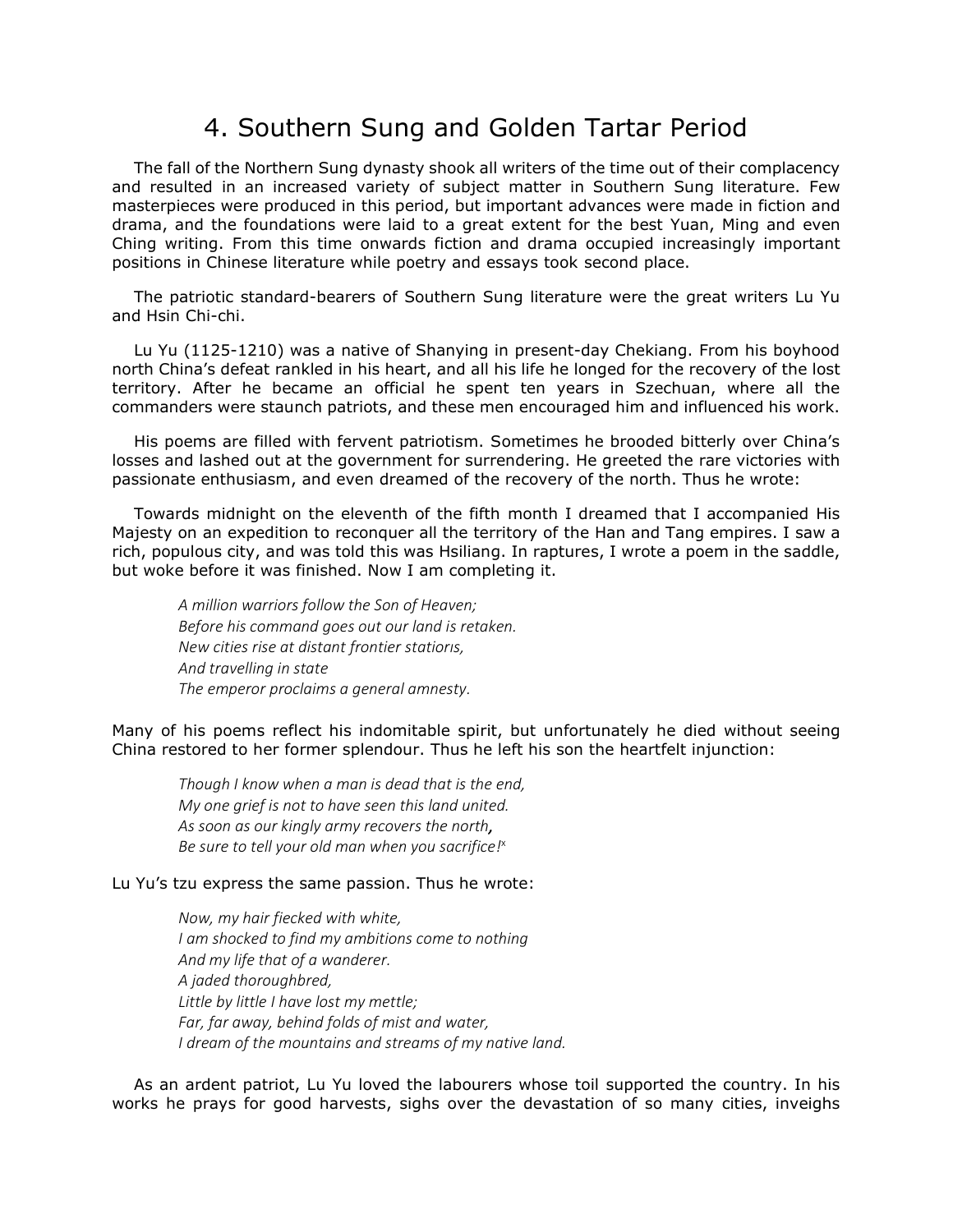against the disparity between the rich and the poor, attacks the decadence of the rulers, and shows remarkable respect for the common people's opinions. He was not only with them in spirit, but lived very much as they did, cultivating his land himself.

*In midspring a farmer tills his fields And tends his mulberry trees. I plant the Linan mulberry To feed hundreds of sheets of silkworms. . . . South of my lodge I sow sesame, For three days, luckily, there is no rain, And getting up the fourth morning I find the earth already clothed mith green.* (From "A Country Cottage.")

In his poems we find detailed descriptions of husbandry and the great satisfaction of those who reap the fruits of their toil. In addition to working himself, Lu Yu brought up his grandchildren to understand the dignity of labour.

> *My grandsons, late home from school, With ruffled hair turn to the kitchen garden I wish you no rank orriches, But may you till the land!* (From "Farming.")

Lu Yu's works combine profound wisdom with beauty of form. His language is fresh and natural, and sometimes he uses colloquialisms. Unhampered by the strict rules of lu shih, he wrote many fine poems in this metre about love, friendship and the beauties of Nature. He is undoubtedly one of the greatest Sung poets.

Hsin Chi-chi (1140-1207) was a native of Tsinan in present-day Shantung. As a young man he fought with the guerrillas against the Golden Tartars, and like Lu Yu he looked forward all his life to the recapture of China's lost territory. Most of his *tzu* breathe a fervent love for his country:

*Wherı drunk, I trim the lamp to gaze at my sword; In dreams, I hear bugles sounding from camp to camp. Meat is sent eight hundred li* – the whole length of the front – *Luting carries across the lines, As in the field in autumn we train our troops.*

Occasionally in times of great difficulty he fell a prey to despair. He has written poems, too, when intoxicated with the beauty of Nature or the moonlight; but even these are filled with powerful feeling. Indeed his passion for beauty was one expression of his love for his country, which he longed to see powerful and at peace again. His was a versatile genius: he wrote splendid and tragic poems as well as soft, charming lyrics, but his spirit is pre-eminently virile and heroic.

Lesser poets of the Southern Sung dynasty include Yang Wan-li, Fan Cheng-ta, Chen Liang, Chiang Kuei and Wen Tien-hsiang.

There were not many poets under the Golden Tartars. The most outstanding was Yuan Haowen, a native of Hsiujung in present-day Shansi, who lived from 1190 to 1257. He wrote of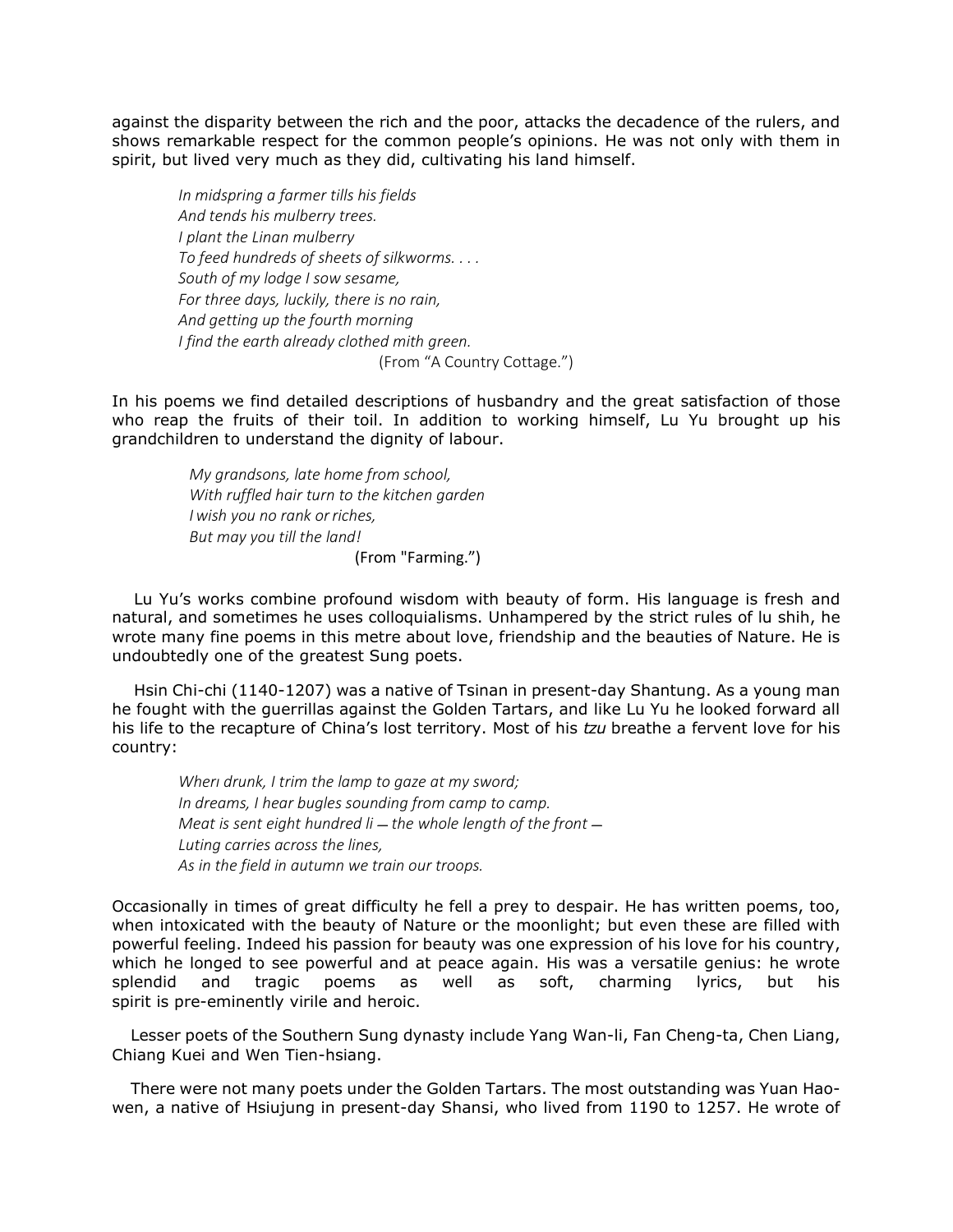the rugged scenery of the north, of his bitterness, of the hardships of the peasants under the invaders, and of the fearful massacres and pillage which took place when the Mongols attacked the country. He describes the agony of countless captives:

*No cave in the mountain to hide us, No boat to carry us across the river*  $-$ *A single enemy horseman Can take a thousand captives; And even if we live through this year, What of the next?*

*Flight after flight, Wild geese from south of the river! Men sing, men weep, Wild geese lament; When autumn comes the geese fly back, But will the captives from the south Ever see their homes again?*

His deeply moving poems bear certain resemblances to those of Su Shih and Hsin Chi-chi.

Finally we come to the fiction and drama of this period.

The *hua pen* or story-tellers' scripts of this dynasty were used in the pleasure parks in different cities. Storytelling in public places of entertainment started in the Tang dynasty but became more popular during the Sung. By and large, these stories dealt with one of three topics: the life of the townsfolk, Buddhist legends, and historical incidents.

Most of the Sung and Yuan stories dealing with city life can be found in such collections as Popular Tales of the Capital. Although these stories contain elements of superstition or vulgarity, they deal in the main with the actual society and life of the time. Thus Fifteen Strings of Cash describes the ruin of a family of simple townsfolk because a conceited magistrate had no respect for human life. Tsui Ning was sentenced to death for murder, despite his pleas that he was innocent.

In a towering rage, the city magistrate thundered: "Nonsense! How could there be such a coincidence: they lost fifteen strings of cash, and you got fifteen strings for your silk! You are obviously lying. Besides, a man shouldn't covet his neigh-bour's wifeor horse: if she was nothing to you, why were you walking together and putting up together? No doubt a cunning knave like you will never confess until I have you tortured."

. . . The unfortunate concubine and Tsui Ning were tortured until they broke down and agreed that they had been tempted by the money and killed Liu, then had taken the fifteen strings of cash and fled. The neighbours, acting as witnesses in the case, put their crosses to the confessions. Tsui Ning and the concubine were pilloried and sent to the prison for those condemned to death. And the fifteen strings of cash were retumed to Mr. Wang, who found they were not enough to pay the men in the yamen!<sup>xi</sup>

This story, founded on fact, gives us a picture of the crass stupidity, stubbornness and greed of the official world, which meant that the people had no one to defend their rights. Another of these tales, The Revolt of Wang Keh, describes a merchant and iron-smelter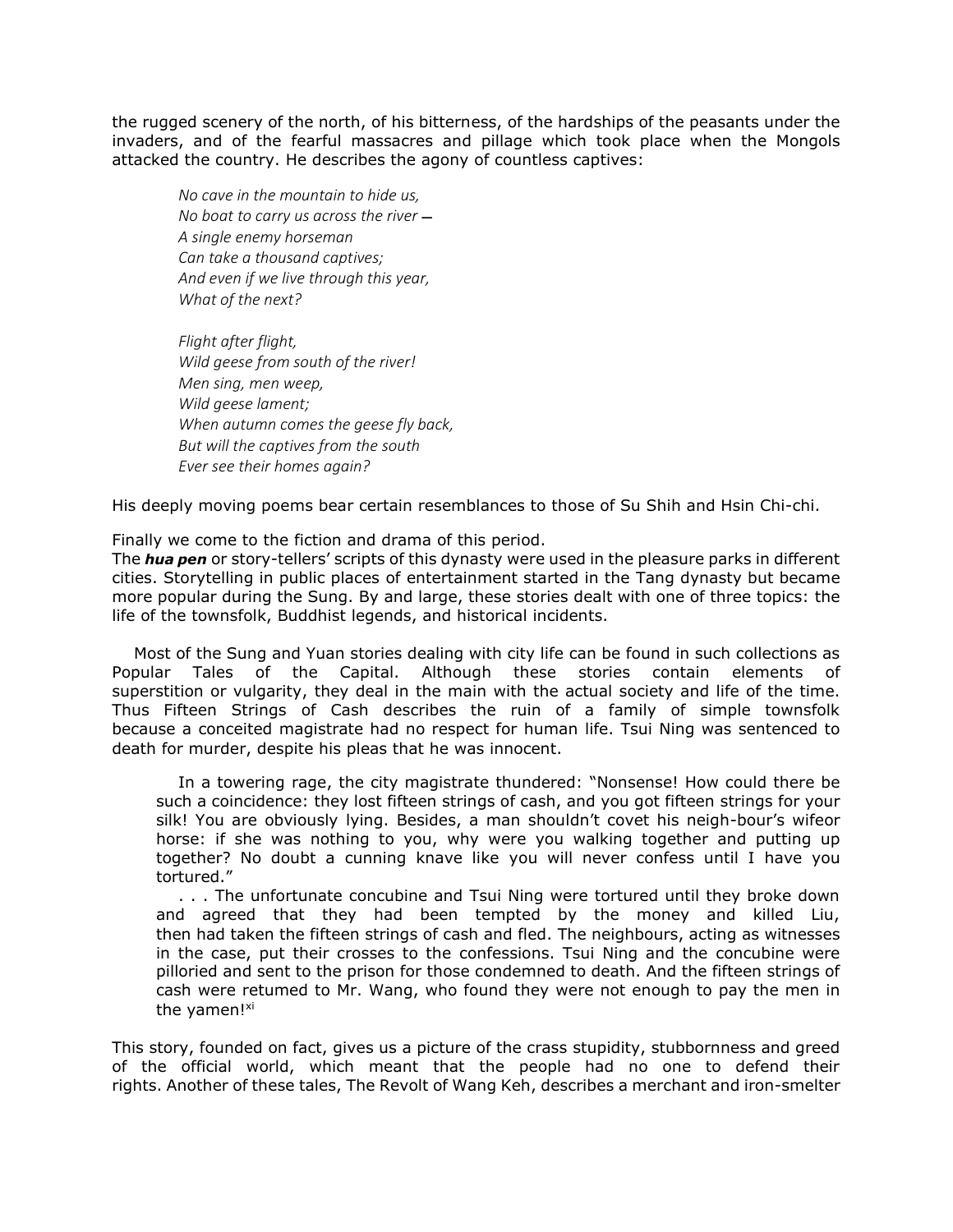who built up a fortune by his own efforts but was ruined by the corrupt author-ities and forced to take his own life. This man lamented bitterly:

I was always a loyal subject till wicked men slandered me and I could not clear myself. I wanted to capture the assistant magistrate, find out the truth, take revenge and wipe out this disgrace. Then I meant to use the money in the local treasury to gather together a band of gallant men, seize the Huai River Valley and sweep away all these grasping, evil officials, to spread my fame throughout the empire. After that I should have placed myself at the service of the state and fought for my country, to win lasting renown. But now I have failed—this is fate!

This sharply delineated hero was a substantial, law**abiding citizen,** who was driven **by**  injustice to become an outlaw; **and his** story enables us to understand the dif**ficulties of his** class.

The historical stories which have come down to us in such works as the Popular History of the Five Dynasties and **Tales** of the Hsuan Ho Period are the immediate forerunners of the traditional novels. Thus the descriptions of Sung Chiang and other peasant leaders given in the Tales of the Hsuan Ho Period are the earliest sources for the adventures of the outlaws of Liangshan. This book reflects the unflinching courage and patriotism of common folk, and exposes the pride and extravagance of the rulers and their crimes against the people.

None of the Buddhist story-tellers' scripts have been preserved, but we have a chantefable describing Hsuan-tsang's pilgrimage to the west which has certain features in common with both the stories about townsfolk and the historical tales, and is significant because it contains the first account of that immortal figure — Monkey Sun Wukung.

This period saw greater advances in the drama than the Tang dynasty, and the appearance of the long dramatic ballads known as chu kung tiao and of the Southern Drama was of particular significance. The dramatic ballads, which contained both songs and recitations, left their mark on the subject matter and music of the Yuan theatre. The Southern Drama, a form of local opera popular in the coastal regions of Chekiang from the end of the Northern Sung dynasty onwards, may be considered the forerunner of the Ming and Ching plays. Two chu kung tiao still in our possession are Liu Chih-yuan by an unknown writer of the Sung dynasty and The Western Chamber by a man named Tung in the Golden Tartar period. Though these are not plays they had a considerable influence on the development of the drama, and the literary merits of The Western Chamber are considerable. A fair number of mutilated versions of Southern plays dating from the end of the Sung and the early Yuan dynasties remain to us. The Successful Candidate Chang Hsieh, by an unknown writer, is complete. The heroine of this play is a striking figure, and the supporting cast is vividly drawn; the language is simple and concise, sometimes very lively and natural. The influence of this Southern Drama on later plays is obvious.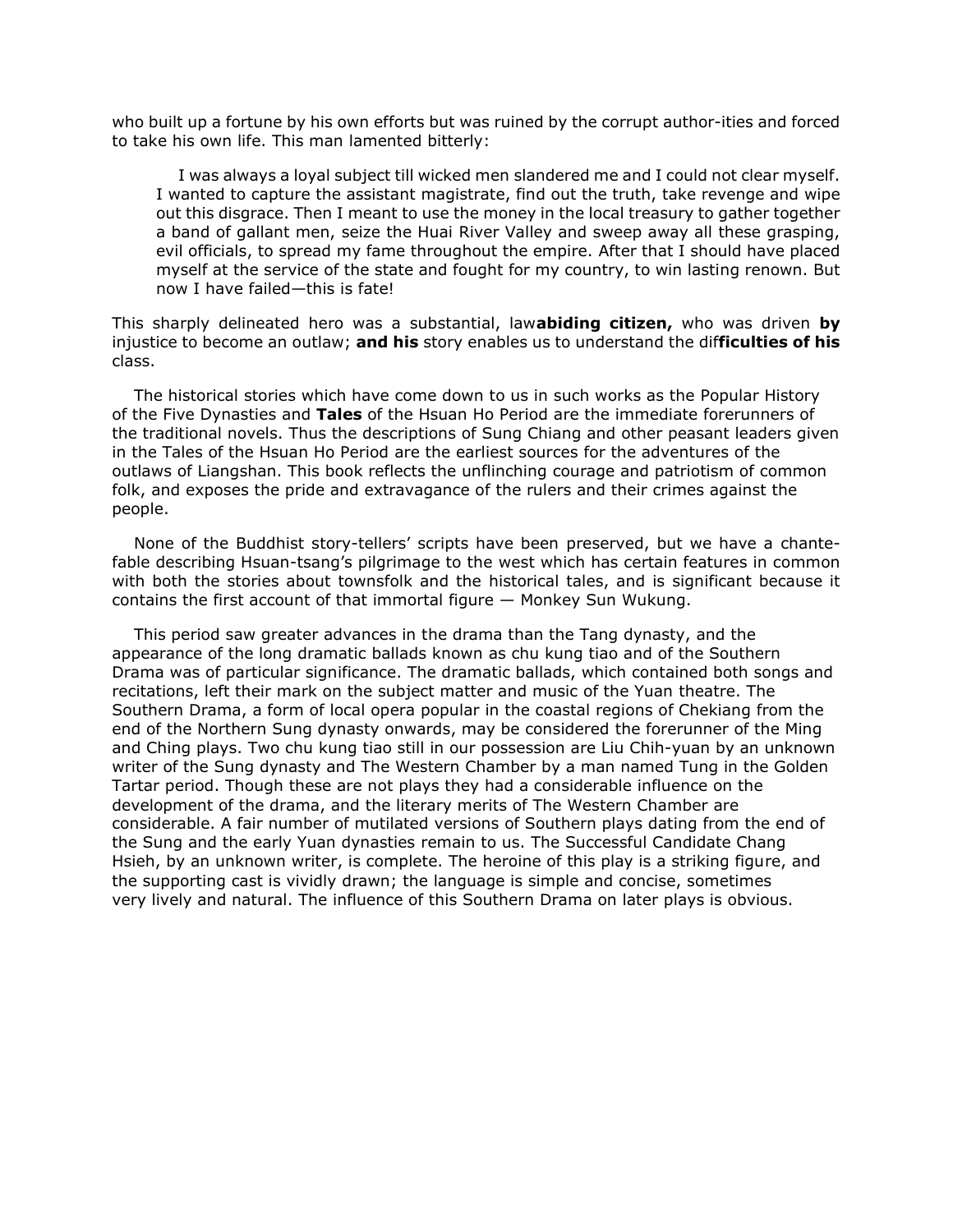### 5. Yuan Dynasty

The main literary achievements of the Yuan dynasty are linked with the northern music. Lyrics set to the northern tunes were known as san chu, while the operas which used them were tsa chu, the celebrated Yuan drama. San chu are songs with lines of irregular length, somewhat akin to tzu. Most of the Yuan plays have four acts, occasionally more; though if the plot is an involved one, over twenty acts may be used. Apart from san chu and plays, this dynasty produced little good literature.

The two greatest dramatists of the Yuan dynasty are Kuan Han-ching and Wang Shih-fu.

Kuan Han-ching was a native of Tatu, present-day Peking. He was probably born at the time of the overthrow of the Golden Tartars, in 1234 or thereabouts, and died at the beginning of the fourteenth century. He had a wider experience of life than most of the literati, and his familiarity with ordinary townsmen enabled him to understand folk art and the life of the man in the street, so that in his work we sense his closeness to the common people.

Kuan Han-ching was the most prolific of the Yuan dramatists, and one of the most brilliant. He wrote on a wide range of topics, and the main themes of his plays are positive and clear. No matter whether he is dealing with corrupt officials or petty tyrants, heroes, beautiful girls or talented scholars, all his plays breathe defiant resistance to oppression.

Snow in Midsummer is one of his best works. The central theme of this play is the iniquity of the ruling class, and the main attack is directed against the injustice caused by foolish bureaucrats. The heroine, Tou Ngo, has great courage and strength of character. Before her execution she sings:

*You think Heaven knows no justice, men no pity? Almighty Heaven will listen to men's prayers. Once, in Tunghai, for three years no rain fell, Because a good daughter-in-law was unjııstly treated. Now your district's turn has come. Because officers here have no concern for justice, The common citizens cannot tell the truth!* xii

The plot is well integrated and highly dramatic, the language simple and moving.

The Butterfiy Dream, The Wife-Snatcher and The Riverside Pavilion show us the overweening pride of the rich and mighty, who could not be called to account for murder and boasted of the fear they inspired. Rescued by a Coquette, Gold Thread Pool and other plays reflect the sufferings of singsong girls and their fighting spirit. Broad humanity and realism are evident in all these works.

Wang Shih-fu was a native of Yichow in present-day Hopei. The exact date of his birth is not known, but he is believed to have been active at the end of the thirteenth and beginning of the fourteenth centuries. After serving for a time as an official, he retired to live as a hermit.

He did not write many plays, and his masterpiece is The Westem Chamber. Many Yuan dramatists attacked the feudal marriage system under which marriages were determined by money or social position and true love was cruelly suppressed, but The Western Chamber is the most outstanding work of this type.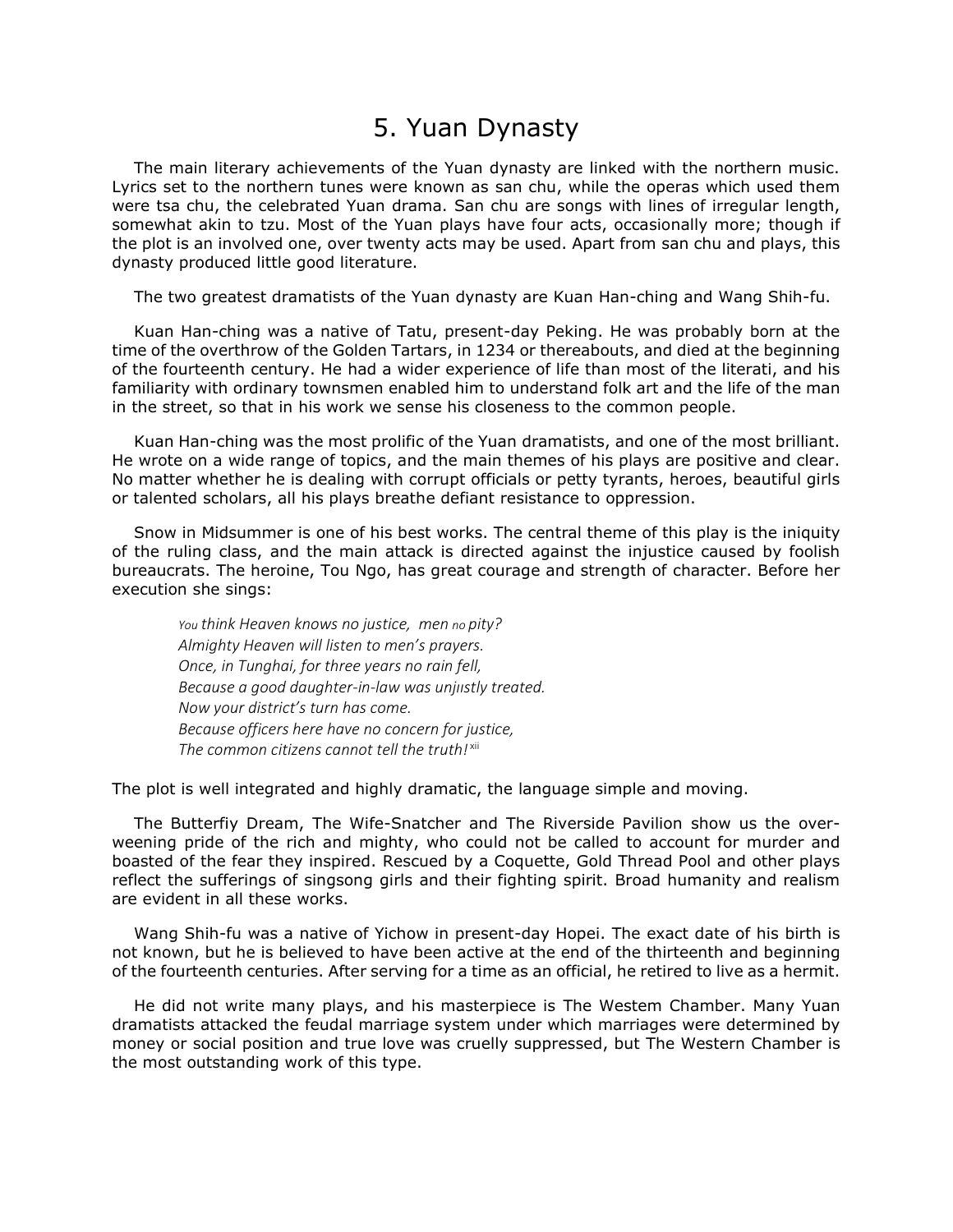Though the main theme of this play is the love between a scholar named Chang and Yingying, a girl of good family, the two most striking characters are Ying-ying and her maid Hung Niang. Ying-ying's personality was described in some detail in Tang dynasty stories, but Wang Shih-fu has added finishing touches to it. Hung Niang, however, is entirely his own creation. Intelligent, lively and brave, she has a strong sense of justice and plenty of fight. When her mistress cross-questions her sternly about the lovers, she gives a confident answer, conscious of being in the right.

*Why pry and probe any more, ma'am? The proverb says: "Grovm girls Should not stay long at home". ... He is a brilliant scholar, She the most lovely young lady. . . . If you force her to leave Master Chang Yon will disgrace your house! She is your own flesh and blood — Think it over well, ma'am!*

Mischievous, ingenious Hung Niang has been a favourite with play-goers down the ages. Another reason for this play's popularity is its masterly construction and its language sparkling with life.

Other plays by Wang Shih-fu, such as Beautiful Spring Hall and A Tumbledowm Cave, are inferior works.

In addition to Kuan Han-ching and Wang Shih-fu, there were many lesser Yuan dramatists, of whom we may mention two. Pai Pu (1226-1310) was a native of Chenting in present-day Hopei. His best work, Rain on the Plane Trees, while dealing with the tragic love of Emperor Ming Huang and Lady Yang, exposes the luxury and licence of the feudal rulers. This play shows penetrating psychological insight, and is skilfully constructed. Ma Chihyuan, a native of Peking, lived slightly later than Pai Pu. His most representative work, Autumu in the Han Palace, tends to idealize Emperor Yuan of Han, but presents us with a noble heroine in the person of Wang Chiang, contrasting her courage and patriotism with the ineptness and cowardice of the military and civil officials.

A number of stirring Yuan dramas, such as Distributing Grain at Chenchow, are anonymous.

Many Yuan dynasty playwrights, including the four just mentioned, also wrote san chu*.* Other writers who specialized in this genre include Chang Yang-hao, Liu Chih, Feng Tzu-chen, Sui Ching-chen, Kuan Yun-shih, Hsu Tsai-sze, and Chang Ko-chiu who may be taken as a representative figure.

Chang Ko-chiu, a native of Chingyuan in present-day Chekiang, was probably born in the seventies of the thirteenth century and died in the forties of the fourteenth. He wrote over seven hundred verses, the majority of them dealing with natural beauty, as in this description of Tungpo Mountain in Chekiang:

*In the pine-scented breeze beside the small pavilion A lyre plays a song of immortals. The jade hare*xiii *shivers in the autumn wind; The chilly monkeys wail upon wild branches; White clouds stretch to the horizon*